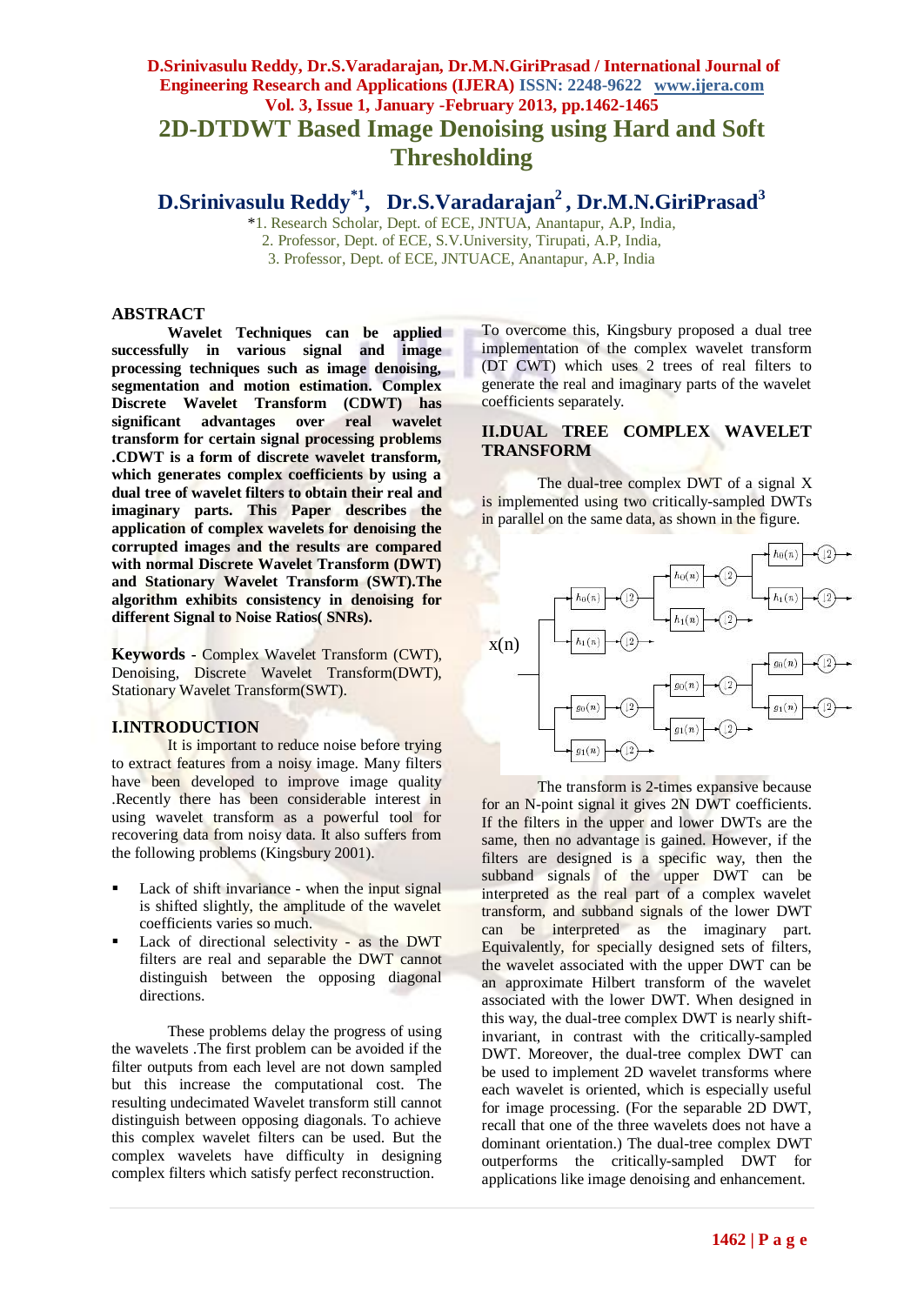### **D.Srinivasulu Reddy, Dr.S.Varadarajan, Dr.M.N.GiriPrasad / International Journal of Engineering Research and Applications (IJERA) ISSN: 2248-9622 www.ijera.com Vol. 3, Issue 1, January -February 2013, pp.1462-1465**



## **III. 2D DUAL TREE WAVELET TRANSFORM**

One of the advantages of the dual-tree complex wavelet transform is that it can be used to implement 2D wavelet transforms that are more selective with respect to orientation than is the separable 2D DWT. 2-D dual-tree DWT of an image x is implemented using two critically-sampled separable 2-D DWTs in parallel. Then for each pair of subbands we take the sum and difference. The wavelet coefficients w are stored as a cell array. For  $j = 1...J$ ,  $k = 1...2$ ,  $d = 1...3$ ,  $w{j}{k}{d}$  are the wavelet coefficients produced at scale j and orientation (k,d)The six wavelets associated with the real 2D dual-tree DWT are illustrated in the following figures as gray scale images.



Fig: Directional wavelets for reduced 2-D DWT

Note that each of the six wavelet are oriented in a distinct direction. Unlike the criticallysampled separable DWT, all of the wavelets are free of checker board artifact. Each subband of the 2-D dual-tree transform corresponds to a specific orientation.

### **IV. DENOISING**

In an image like bacteria the information (micro cells)are very important ,if it is corrupted with noise it will be difficult to segment the number of cells. Hence denoising may be useful for improving the SNR. By improving the SNR the segmentation is related to SNR. Thus the probability of detecting the number of cells may be improved.

One technique for denoising is wavelet thresholding (or "shrinkage"). When we decompose the data using the wavelet transform, some of the resulting wavelet coefficients correspond to details in the data set (high frequency sub-bands). If the details are small, they might be omitted without substantially affecting the main features of the data set. The idea of thresholding is to set all high frequency sub-band coefficients that are less than a particular threshold to zero. These coefficients are used in an inverse wavelet transformation to reconstruct the data set

# **V. ALGORITHM**

- 1. The standard test images like bacteria, lena are considered and are corrupted by additive White Gaussian Noise. It is given as  $x = s +$  $\sigma$ .g where s is original image, x is noisy image corrupted by additive white gaussian noise g of standard deviation  $\sigma$ . Both s and x are of same sizes
- 2. The dual tree complex wavelet transform uses 10 tap filters for analysis at different stages . the reconstruction filters are obtained by simply reversing the alternate coefficients of analysis filters.
- 3. Perform the 2D Dual tree DWT to level  $J =$ 4. During each level the filter bank is applied to the rows and columns of an image.
- 4. Different threshold values with soft Thresholding is applied for each subband coefficients.
- 5. The inverse DT DWT is performed to get the Denoised image .
- 6. The quantitative measures, Mean Square Error and Peak Signal to Noise Ratio are determined for different thresholds.

Graphs have been plotted for different values of Thresholds and the RMSE values for **sigma =40 and sigma = 20**.

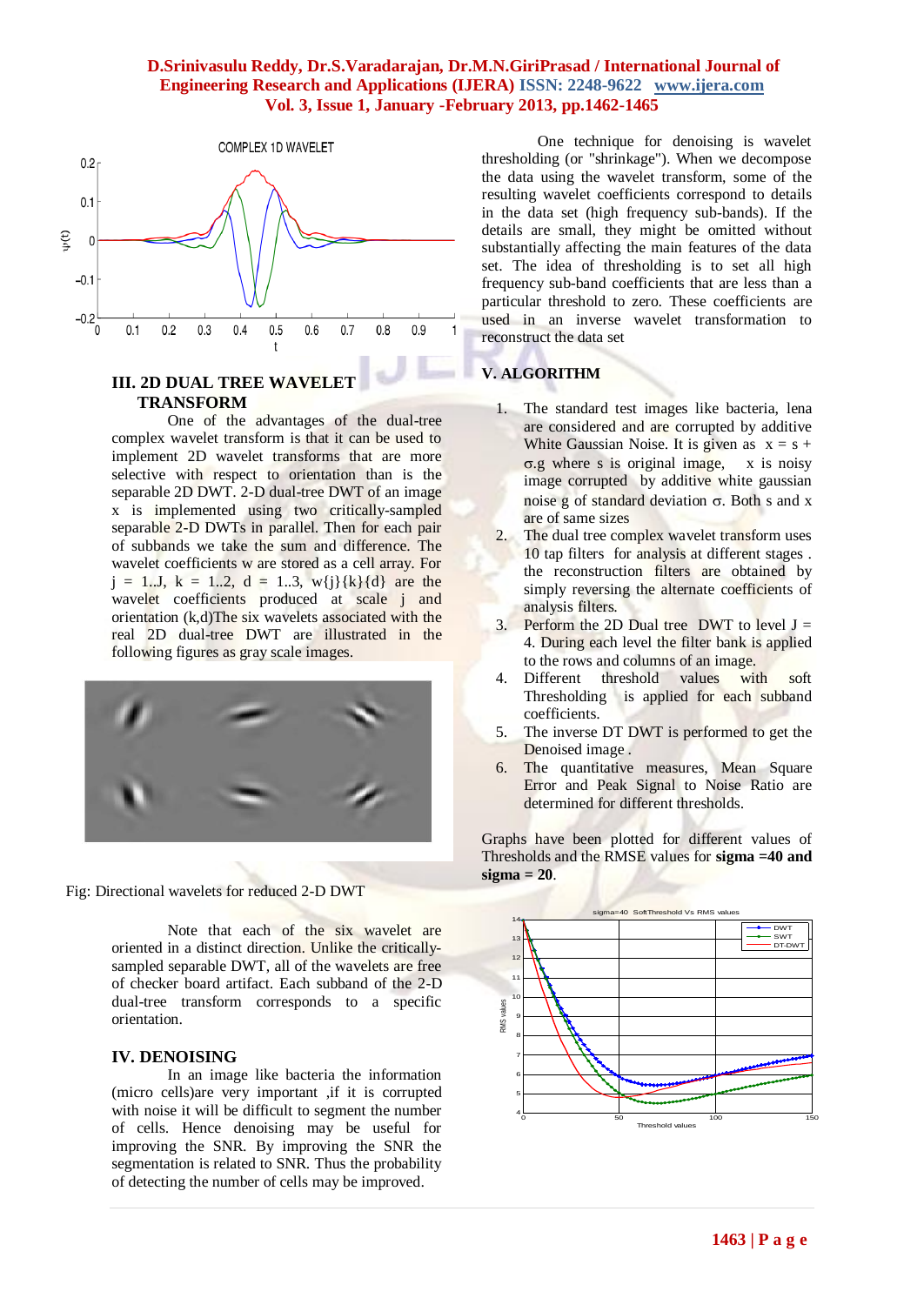## **D.Srinivasulu Reddy, Dr.S.Varadarajan, Dr.M.N.GiriPrasad / International Journal of Engineering Research and Applications (IJERA) ISSN: 2248-9622 www.ijera.com Vol. 3, Issue 1, January -February 2013, pp.1462-1465**